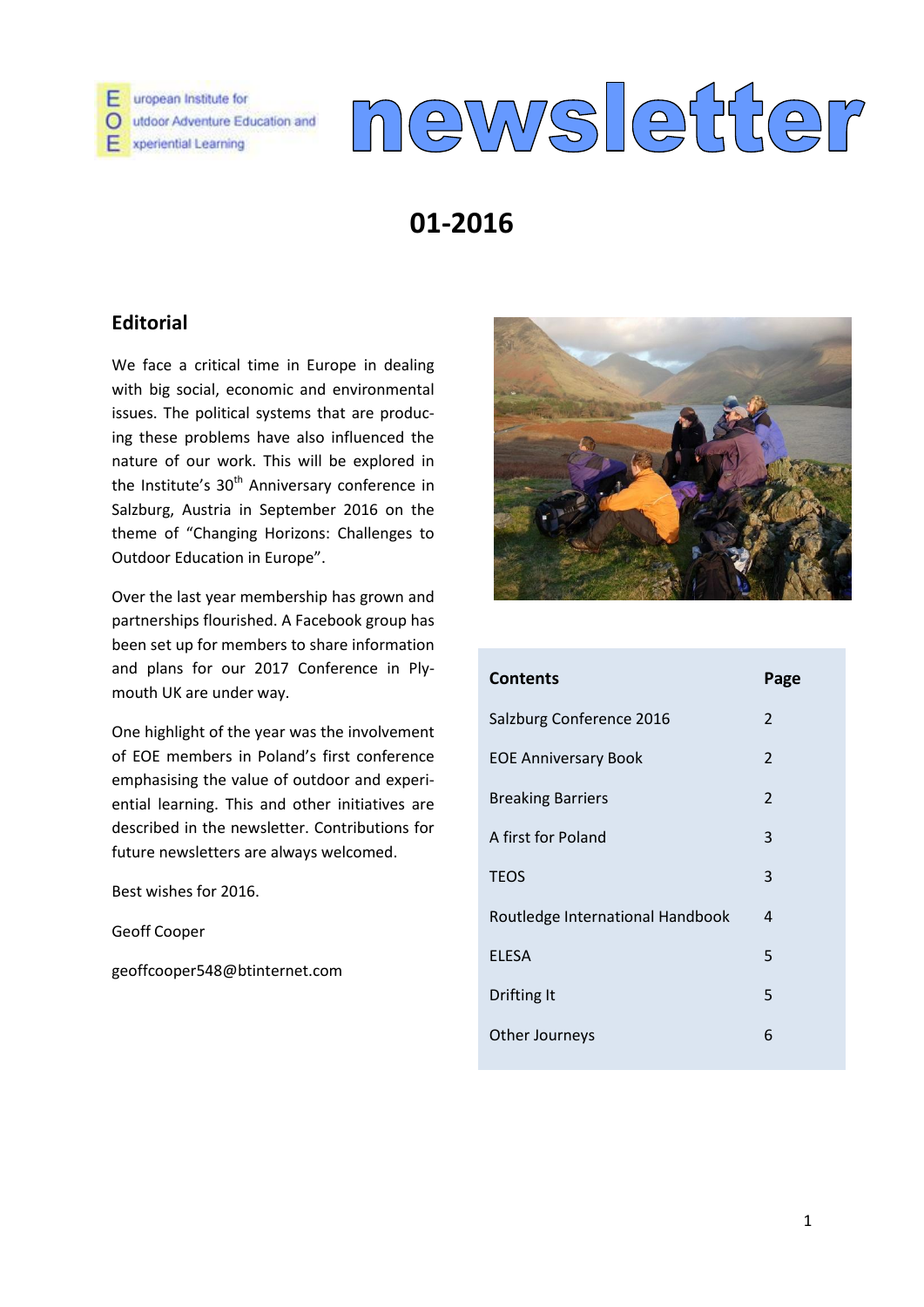#### **15th European Seminar.**

Our 15<sup>th</sup> European Conference will be held in Salzburg from  $7-11$ <sup>th</sup> September 2016. The first conference was held in Austria in 1996 and this celebrates the  $20<sup>th</sup>$  anniversary of EOE. The theme is **"Changing Horizons: Challenges to Outdoor Education in Europe"** and it will address the following three main issues in the fields of early education, children and youth work, social work, school, university, therapy, adulthood, and further education:

- 1. Economization, Consultancy and Professionalization
- 2. Didactization and Experiential Learning
- 3. Certification, Regulation and Risk/Challenge Management

The conference organisers Susanne Lesk and Günter Amesberger have announced the call for papers and there is more information online [www.eoe2016.com](http://www.eoe2016.com/)

#### **The Changing World of the Outdoors.**

This is the working title of a proposed EOE book to celebrate 20 years of the work of the Institute and the considerable changes that have occurred in outdoor learning during this time. Contributors from EOE will explore the impact of the socio-economic and political changes across Europe on outdoor education and comment on practical developments in the field from a range of national perspectives. The book will be edited by Barbara Humberstone, Peter Becker, Jochem Schirp and Chris Loynes and will be published in 2017.

#### **Breaking Barriers Network.**

Jochen Riehl, Nürnberg, Germany describes the background to the Breaking Barriers network: "in 1995 Prof. Werner Michl started a partnership for his students of social work with my multiple handicapped pupils which included experiential learning through the outdoors at the university for applied sciences and a bike trip, 270 kilometres along the river Danube from Linz to Vienna. As a pilot project it was evaluated and published in the book "Leben gewinnen" –translated as "intensifying life, gaining vitality". This led to a 20 year project "Leben gewinnen". A short evaluation of these 20 years by Prof Ralf Kuckhermann and students will be finished in time to give a tribute to "20 years of EOE".

As a result of this project I was invited to the first meeting of EOE in Spital/Pyhrn in 1996, which evaluated our methods of non-formal education in relation to the European Union's youth work programmes. It took five more years to improve that work and come back together in Marburg to the contact making conference in 2001 where we started the "Breaking Barriers" Network. Many experiences we could gather together led to bilateral and multilateral youth meetings, to conferences and networking meetings".

More information on this network can be found on the EOE website.

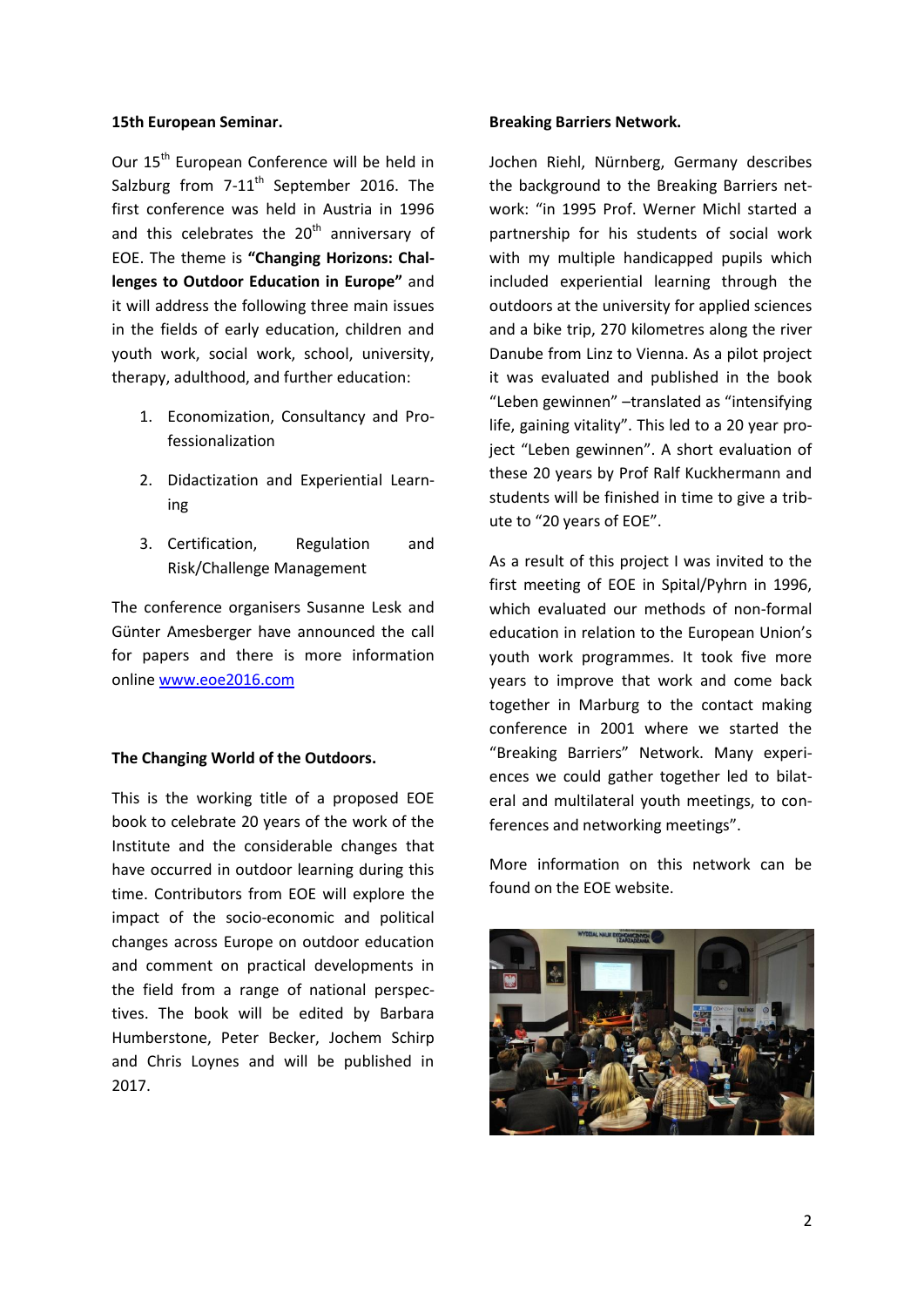#### **A First for Poland**

EOE Board member, Marta Jonca, helped arrange the First International Conference "EDUCATION – INNOVATION" in Szczecin, Poland in November 2015. It was organized by the Association of Social and Cultural Initiatives TWIKS, School of Active Recreation FRAJDA, Non Formal and Outdoor Education Centre, Youth Sociotherapy Centre in Ryszewko, Sławęcin's Association of Local Initiatives - NGOs cooperating in West Pomerania province.

The conference was interdisciplinary, making it a meeting place for researchers, educators and practitioners from various fields, ranging from social sciences, outdoor education and economics. There were 180 participants representing local governments, educational institutions, banks, foundations and national parks.

The value of outdoor learning was a central theme of the conference and EOE members, Beth Christie, Jakob Frímann Þorsteinsson, Mark Leather and Chris Loynes gave presentations and practical workshops.

The conference highlighted new methods to motivate students and develop their personal and social skills. Partnerships with parents to encourage learning were also advocated.



#### **IOERC in Cape Breton Island.**

The 7th International Outdoor Education Research Conference (IOERC) will take place at Cape Breton University, Canada from  $4^{th} - 8^{th}$ July 2016. This is the first time the IOERC will be held in North America. The conference website:<http://www.cbu.ca/ioerc7/> now has registration, accommodation and travel information posted.

## **MA Transcultural European Outdoor Studies (TEOS): A European degree with an international reach**

In its fifth year over 100 TEOS students current and graduated have come from 52 countries and six continents to study the outdoors in Europe. Funded by the EU Erasmus Mundus programme TEOS is led by EOE members Marburg University in partnership with the University of Cumbria and the Norwegian School of Sport Science.

The pedagogy of the programme is of as much interest as the content. Chris Loynes from the University of Cumbria recently presented a paper on behalf of the academic team at the Higher Education Research Group of the Royal Geographical Society. His blog outlines the innovative nature of the course:

[https://teachingfocusedgeesnetwork.wordpre](https://teachingfocusedgeesnetwork.wordpress.com/2015/11/16/creating-global-students-internationalization-of-curricula-in-higher-education/) [ss.com/2015/11/16/creating-global-students](https://teachingfocusedgeesnetwork.wordpress.com/2015/11/16/creating-global-students-internationalization-of-curricula-in-higher-education/)[internationalization-of-curricula-in-higher](https://teachingfocusedgeesnetwork.wordpress.com/2015/11/16/creating-global-students-internationalization-of-curricula-in-higher-education/)[education/](https://teachingfocusedgeesnetwork.wordpress.com/2015/11/16/creating-global-students-internationalization-of-curricula-in-higher-education/)

TEOS graduates have commented on the impact of the course and their work since graduating.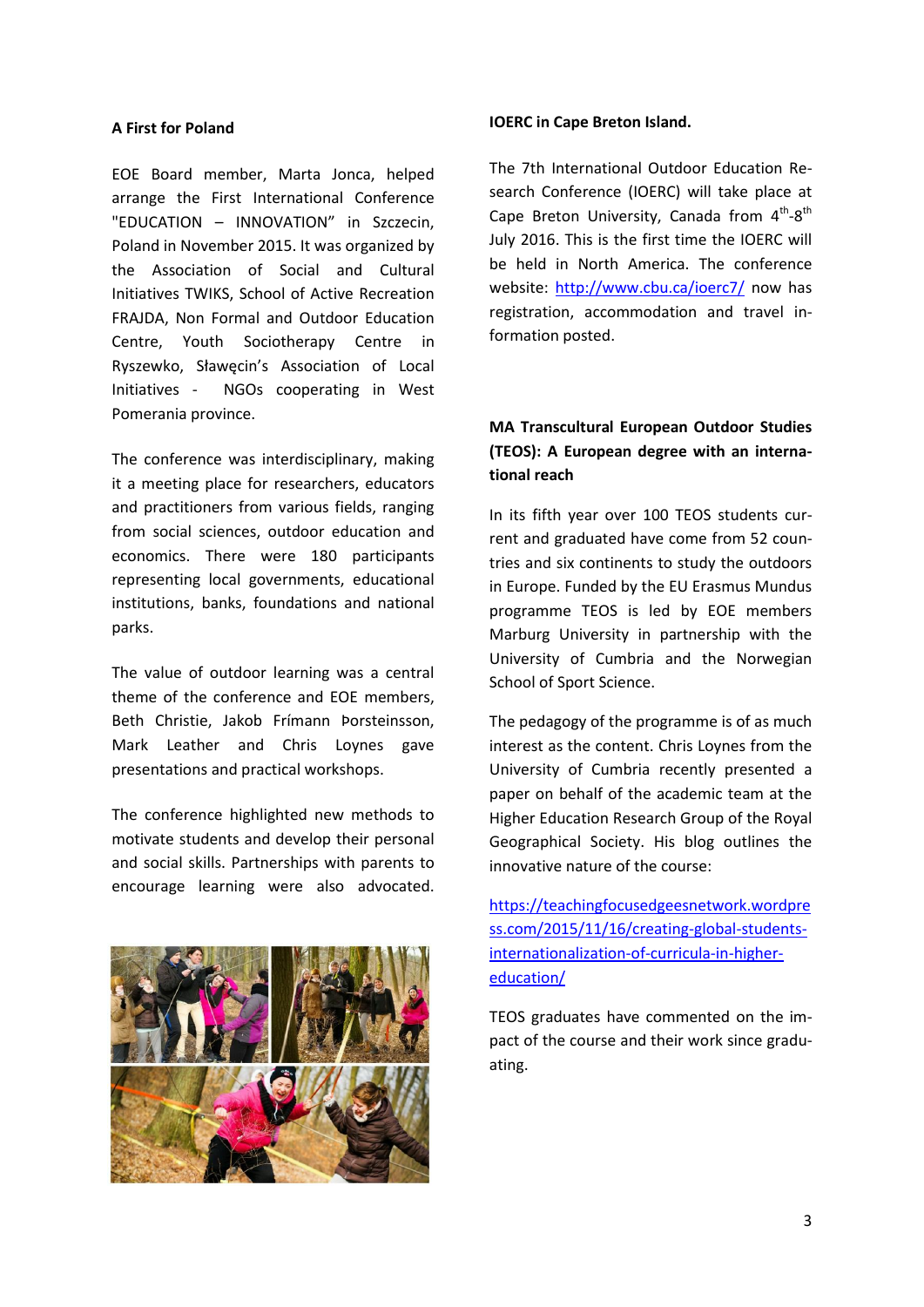Risham Saeed, from Pakistan says:

*"Being a part of TEOS was an adventurous, inspiring and dreamy journey, where I was not only introduced with new way of thinking and learning but teaching too. Most of our lectures took place outside the classroom or on the way to beautiful outdoor environments.*

*TEOS has awakened a desire in me to explore the local landscape. I keep planning short and long trips in my own home country and keep getting engaged in little adventures on the way. Today I look at nature differently and deeply.* " Risham Saeed



Klaudia Koci, from Albania comments:

*"As a trained outdoor educator, I participate in the Balkan Lynx Recovery programme. I run peer led education programmes among young people in villages near the lynx territory. I hope to instil a passion for habitat protection*  among young people". Klaudia Koci.



**Routledge International Handbook of Outdoor Studies**



Edited by [Barbara Humberstone,](https://www.routledge.com/products/search?author=Barbara%20Humberstone) [Heather](https://www.routledge.com/products/search?author=Heather%20Prince)  [Prince](https://www.routledge.com/products/search?author=Heather%20Prince) (two familiar faces at EOE seminars) and [Karla Henderson,](https://www.routledge.com/products/search?author=Karla%20A.%20Henderson) this is the first book to survey the multi-disciplinary set of approaches that constitute the broad field of outdoor studies, including outdoor recreation, outdoor education, adventure education, environmental studies, physical culture studies and leisure studies. With perspectives on outdoor studies from a wide range of countries, it critically assesses current knowledge in outdoor studies, and identifies further opportunities for future research in this area. The handbook provides a useful foundation for any student, researcher, educator or outdoors practitioner keen to deepen their professional knowledge of the outdoors. It is pleasing to see chapters written by a selection of EOE members. For more information see:

[www.routledge.com/978113878884](http://www.routledge.com/978113878884)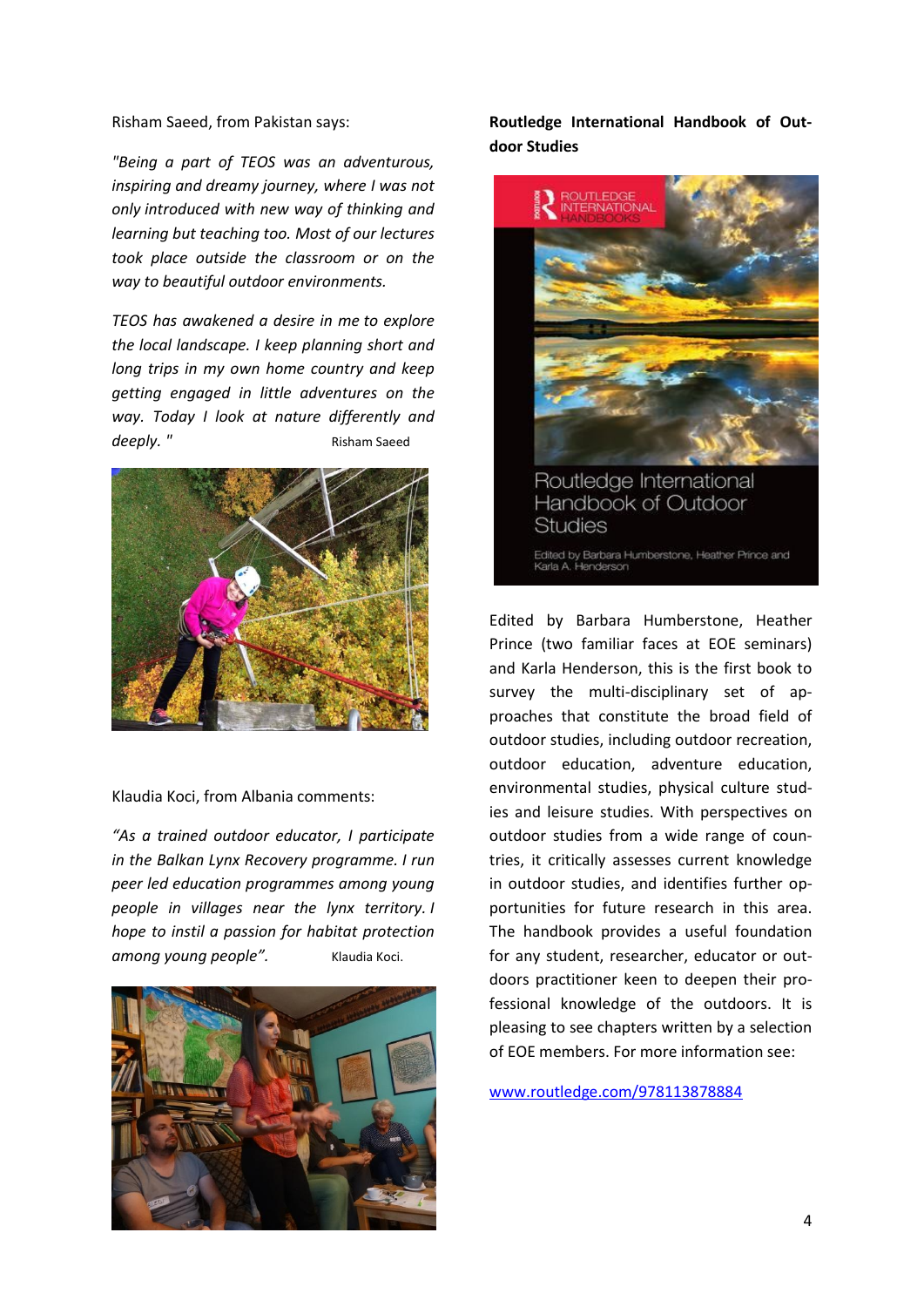### **European Learning Syllabus for Outdoor Animators (ELESA)**

A Press Release in November 2015 reported that a European syllabus for the training of Outdoor Animators (instructors in the commercial outdoor activity sector) has been developed. This is the result of a two year project involving higher education institutions and employer organisations from ten European countries. The syllabus contains 12 modules focussing on the 'soft skills' of outdoor animation and covers such topics as safety, communication, work practices and the environment. Technical skills in 16 activities (e.g. canoe, kayak, alpine skiing) are also identified. The ELESA syllabus will help to standardise training across Europe for Outdoor Animators in the fields of leisure and recreation and promote the mobility of learners and workers. For more information on the ELESA project see the project website: [www.elesa-project.eu](http://www.elesa-project.eu/) or <http://ec-oe.eu/>

#### **European Network of Outdoor Centres**

The Erasmus Plus proposal "Developing methodologies, educational resources and training for outdoor educators" submitted by the five partners from Slovenia, Poland, Germany, Finland and UK was unsuccessful. The feedback from the UK agency noted that all the criteria had been met, that the project was relevant, well designed and has great potential for dissemination. It appears that bids were oversubscribed for the funding available. The partners plan to review and resubmit their proposal for the April deadline.

#### **Drifting It : Down The Kalevala River**

*Little river was descended With a little kayak With a darkened skylight And the skylight helped it Make the journey downwards Make the downward journey To the worlds of feeling And the feelings helped it And the skylight took it From the river From the kayak To the skylit river To the skylight kayak In its journey downwards In its downward journey Darkened as it drifted Drifting in the darkness.*

Steve Bowles - first written in 1989, in Finland

(Now to explain any poem is idle folly. Any poetic space is well before and beyond any mere explanation. However a little bit of context does no harm. My poem was written as an English person living in Lapland and my poem was one attempt to mix my cultural heritage. The Finnish National Epic Kalevala was a huge collection of oral poetics and stories gathered up and placed into an early 1800s context by the Finn Elias Lönnrot. Then this work was seen by Henry Wadsworth Longfellow from his American heritage to inspire his Song of Hiawatha work. However